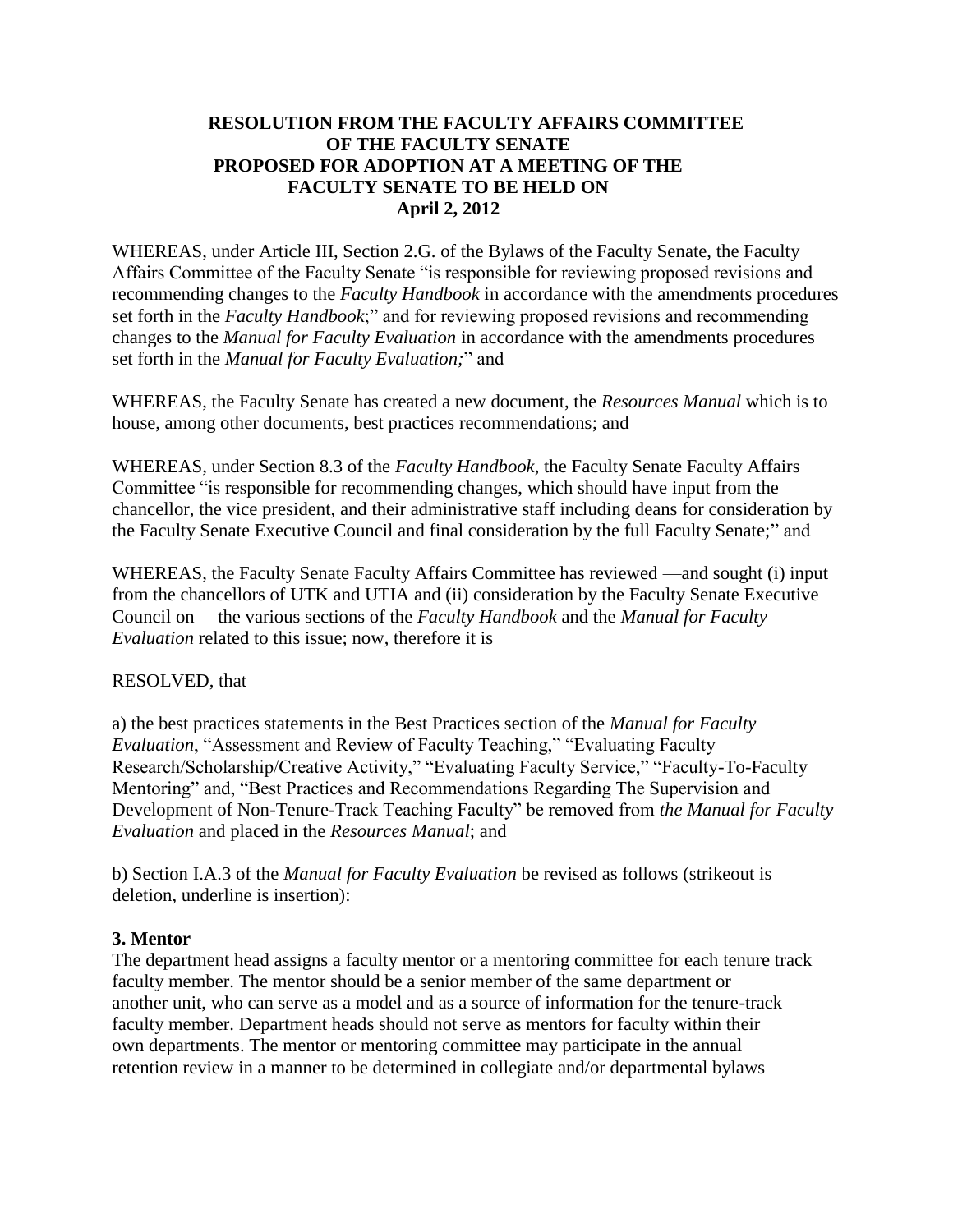(see the Best Practices for Faculty-to-Faculty Mentoring annexed to this manual in the *Resources Manual*).

c) Section II.A.5 of the *Manual for Faculty Evaluation* be revised as follows (strikeout is deletion, underline is insertion):

**5. No** *Ex Parte* **Communications During Annual Review Process**. The annual review process exists to provide fair and objective feedback and relevant support to faculty members on a regular and constructive basis. Accordingly, the procedures for the annual review are designed to create and preserve specific lines of communication between faculty and administrators. As a means of preserving this process, until the Annual Review Form has been returned to the faculty member by the Chief Academic Officer in accordance with Part II.B.9., neither the faculty member under review nor any administrator managing or conducting the review is permitted to communicate substantive information about the review with others employed by the University, whether participating in or outside the review process, except as specified in the *Faculty Handbook* or this manual or as agreed between the faculty member and the department head. For example, a department head shall not communicate with a dean about the substance of a faculty member's review except through the Annual Review Form. Nothing in this paragraph is intended to prohibit a faculty member under review from (a) consulting with his or her mentor regarding the substance or process of the review, as provided for in the "BEST PRACTICES FOR FACULTY-TO-FACULTY MENTORING (Last Revised by Faculty Affairs on May 1, 2006)" incorporated in this manual, " in the Resources Manual, (b) consulting with a University ombudsperson, (c) consulting with representatives of the Office of Equity and Diversity, or (d) pursuing possible rights of appeal available under Chapter 5 of the *Faculty Handbook*.

d) that the Table of Contents in the *Manual for Faculty Evaluation* be revised to delete the references to Best Practices Statements, and

e) that Section 4.3 of the Faculty Handbook be revised as follows (strikeout is deletion, underline is insertion):

## **4.3 Evaluation**

As is the case for tenured and tenure-track faculty, the performance of all non-tenure-track faculty members will be evaluated annually, with a written record of the evaluation maintained in departmental and human resources files. The criteria for evaluating non-tenure-track faculty for purposes of hiring and retention must be adopted by a vote in accordance with departmental bylaws and made available to all faculty.

The annual performance review for retention should be based on the best practices guidelines for evaluating instruction, which are outlined in BEST PRACTICES FOR ASSESSMENT AND REVIEW OF FACULTY TEACHING contained in the *Resources Manual Manual for Faculty Evaluation* (probationary faculty section). In the case of non-retention, every effort should be made to notify the faculty member as soon as possible.